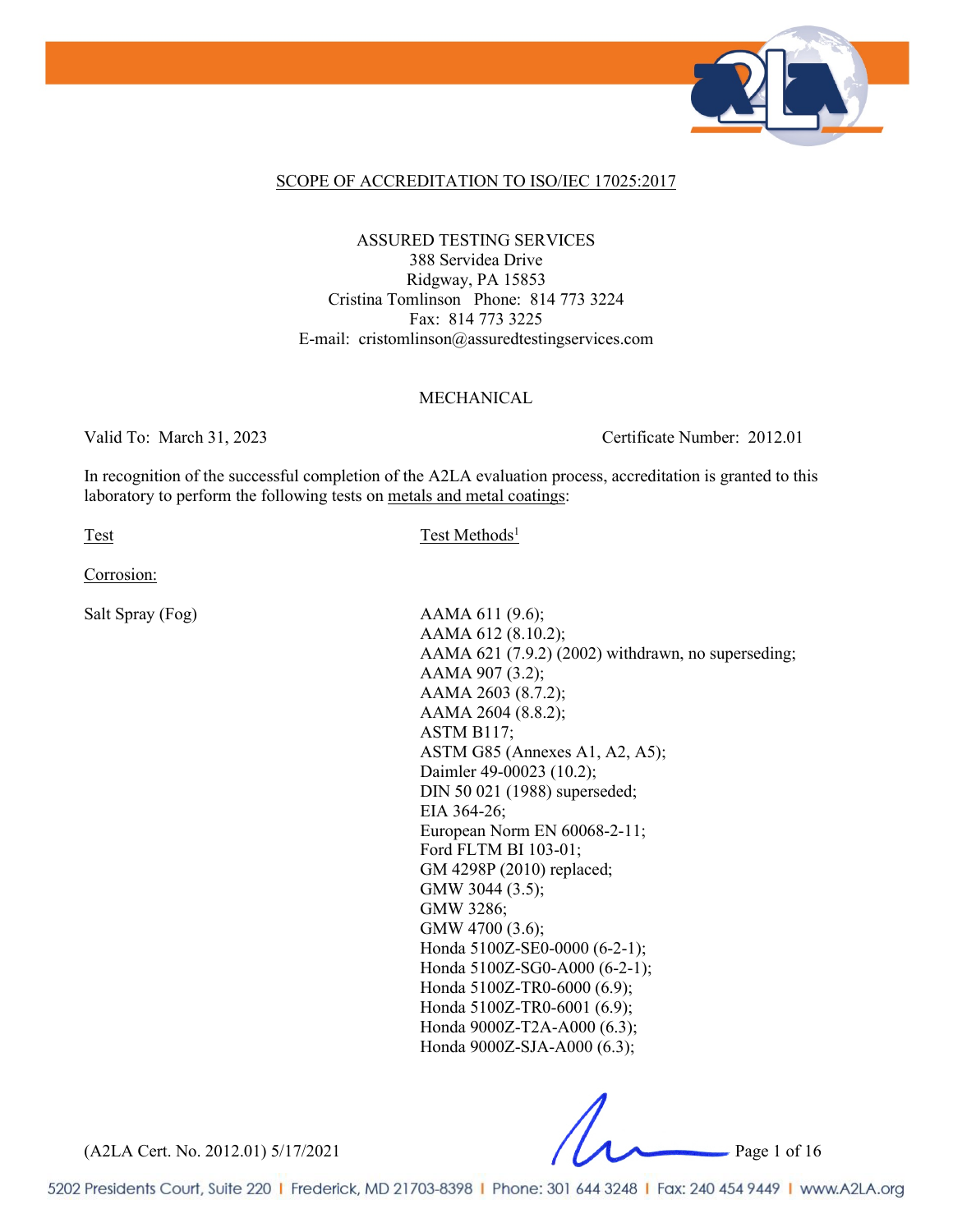| Salt Spray (Fog), cont'd                                | Honda HES D2021;<br>Honda HES D6001 (4.3);<br>Honda HES D6501 (3.15.1, 3.15.2);<br>ISO 7253 (1996) superseded;<br>ISO 9227;                                                                                                                                                    |
|---------------------------------------------------------|--------------------------------------------------------------------------------------------------------------------------------------------------------------------------------------------------------------------------------------------------------------------------------|
|                                                         | JIS H 8502 (7.1);<br>JIS Z 2371 (6.2);<br>John Deere JDQ 115;<br>John Deere JDQ 150;<br>MIL-M-13508 (4.4.8) (1973) inactive for new design;<br>MIL-STD-202-101;<br>MIL-STD-753 (Method 104) (1990) superseded;<br>MIL-STD-810 Method 509.6;<br>National Aerospace NASM 1312-1; |
|                                                         | Navistar MPAPS GT-Paint (GT-7D);<br>Nissan NES M0140;<br>PACCAR CMT0033 (9.14);<br>SAE AMS-STD-753 (Method 104);<br>Toyota TSH 1552G                                                                                                                                           |
| Modified Salt Fog                                       | ASTM G85 (Annex A1 Acetic Acid Salt Spray);<br>ASTM G85 (Annex A2 Cyclic Acidified Salt Water);<br>ASTM G85 (Annex A3 SWAAT);<br>ASTM G85 (Annex A4 SO2-Modified Salt Spray);<br>ASTM G85 (Annex A5 Dilute Electrolyte Cyclic Salt<br>Spray-Prohesion)                         |
| 20% Salt Spray                                          | ASTM C1503 (7.3)                                                                                                                                                                                                                                                               |
| Acetic Acid Salt Spray (AASS)                           | ASTM G85 (Annex A1);<br>DIN 50 021 (1988) superseded;<br>ISO 9227;<br>JIS H 8502 (7.2);<br>JIS Z 2371 (6.3);<br>MIL-STD-810 (Method 518.2);<br>PACCAR CMT0033 (9.13)                                                                                                           |
| <b>Accelerated Corrosion Testing</b><br>$-$ (Mud Test)  | GMW15264;<br>GMW17026                                                                                                                                                                                                                                                          |
| Copper Accelerated Acetic Acid<br>- Salt Testing (CASS) | ASTM B368;<br>DIN 50 021 (1988) superseded;<br>Ford FLTM BQ 105-01;                                                                                                                                                                                                            |

 $(A2LA$  Cert. No. 2012.01) 5/17/2021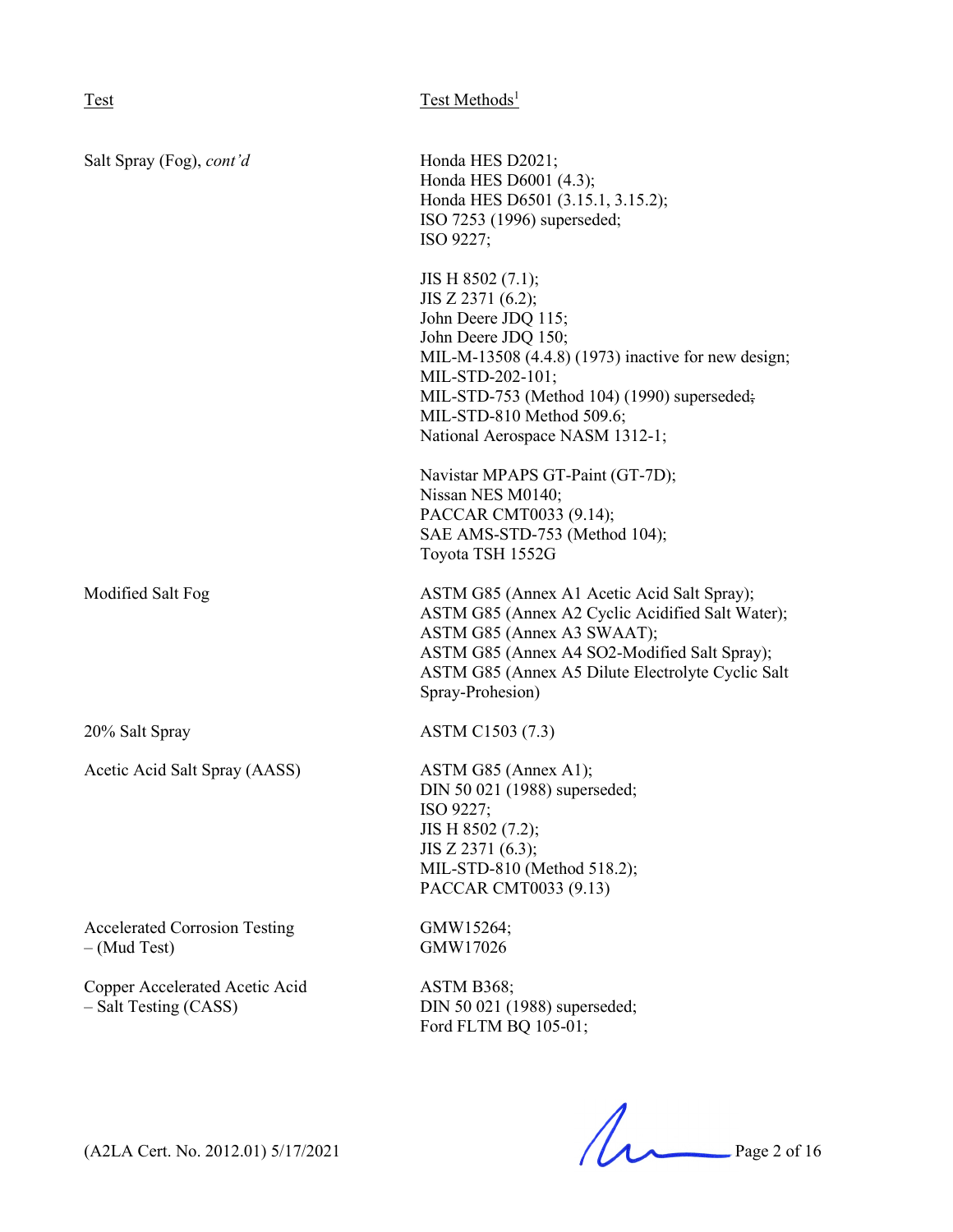| Test                                                              | Test Methods <sup>1</sup>                                                                                                                                                                                                                                                                                                                                                                                                                                                                                                                                                                                                                                                                                                                                                                                                                                                                                                 |
|-------------------------------------------------------------------|---------------------------------------------------------------------------------------------------------------------------------------------------------------------------------------------------------------------------------------------------------------------------------------------------------------------------------------------------------------------------------------------------------------------------------------------------------------------------------------------------------------------------------------------------------------------------------------------------------------------------------------------------------------------------------------------------------------------------------------------------------------------------------------------------------------------------------------------------------------------------------------------------------------------------|
| Copper Accelerated Acetic Acid<br>$-$ Salt Testing (CASS), cont'd | GM 4476P (2010) replaced;<br>GMW 14458;<br>Honda HES D6001 (4.3);<br>ISO 9227;<br>JIS H 8502 (7.3);<br>JIS Z 2371 (6.4)                                                                                                                                                                                                                                                                                                                                                                                                                                                                                                                                                                                                                                                                                                                                                                                                   |
| Cyclic Salt Fog with UV Exposure                                  | ASTM D5894;<br>ISO 11997-2;<br>ISO 20340 (2009) (Annex A) superseded                                                                                                                                                                                                                                                                                                                                                                                                                                                                                                                                                                                                                                                                                                                                                                                                                                                      |
| <b>Cyclic Corrosion Resistance</b>                                | AAMA 2605 (8.8.2);<br>CNH MTM0106;<br>Delphi DX900115;<br>FCA LP-463PB-22-01;<br>Ford CETP 00.00-L-467;<br>Ford TM 00.00-L-467;<br>Ford CETP 00.00-L-3190;<br>Ford FLTM BI 123-01;<br>Ford FLTM BI 123-02;<br>Ford FLTM BI 123-03;<br>Ford MA0045;<br>GM 9540P;<br>GMW 3172 (2018) (9.4.7, 9.4.8);<br>GMW 4700 (3.7);<br>GMW 14124 (Cycles A, D-K, M-P, R);<br>GMW 14872;<br>Honda 5100Z-SE0-0000 (6-2-2);<br>Honda 5100Z-SG0-A000 (6-2-2);<br>Honda 5100Z-TR0-6000 (6.10);<br>Honda 5100Z-TR0-6001 (6.10);<br>Honda 6320Z-TK4-A000 (3.6);<br>Honda 9000Z-T2A-A000 (6.3);<br>Honda 9000Z-SJA-A000 (6.3);<br>Honda HES D2003 (5.3);<br>Honda HES D6001 (4.3);<br>IEC 60068-2-52;<br>ISO 11997-1;<br><b>JASO M609;</b><br><b>JASO M610;</b><br>MIL-DTL-19834 (4.6.5);<br>MIL-STD-331, App C, Test C1, Tbl C1-1;<br>Navistar MPAPS GT-Paint (GT-7D);<br>Nissan 92111 NDS00;<br>Nissan NES M0007 (33.4);<br>Nissan NES M0158; |

 $(A2LA$  Cert. No. 2012.01) 5/17/2021 Page 3 of 16

Nissin Kogyo ST89-003 (2-2-2-2.2);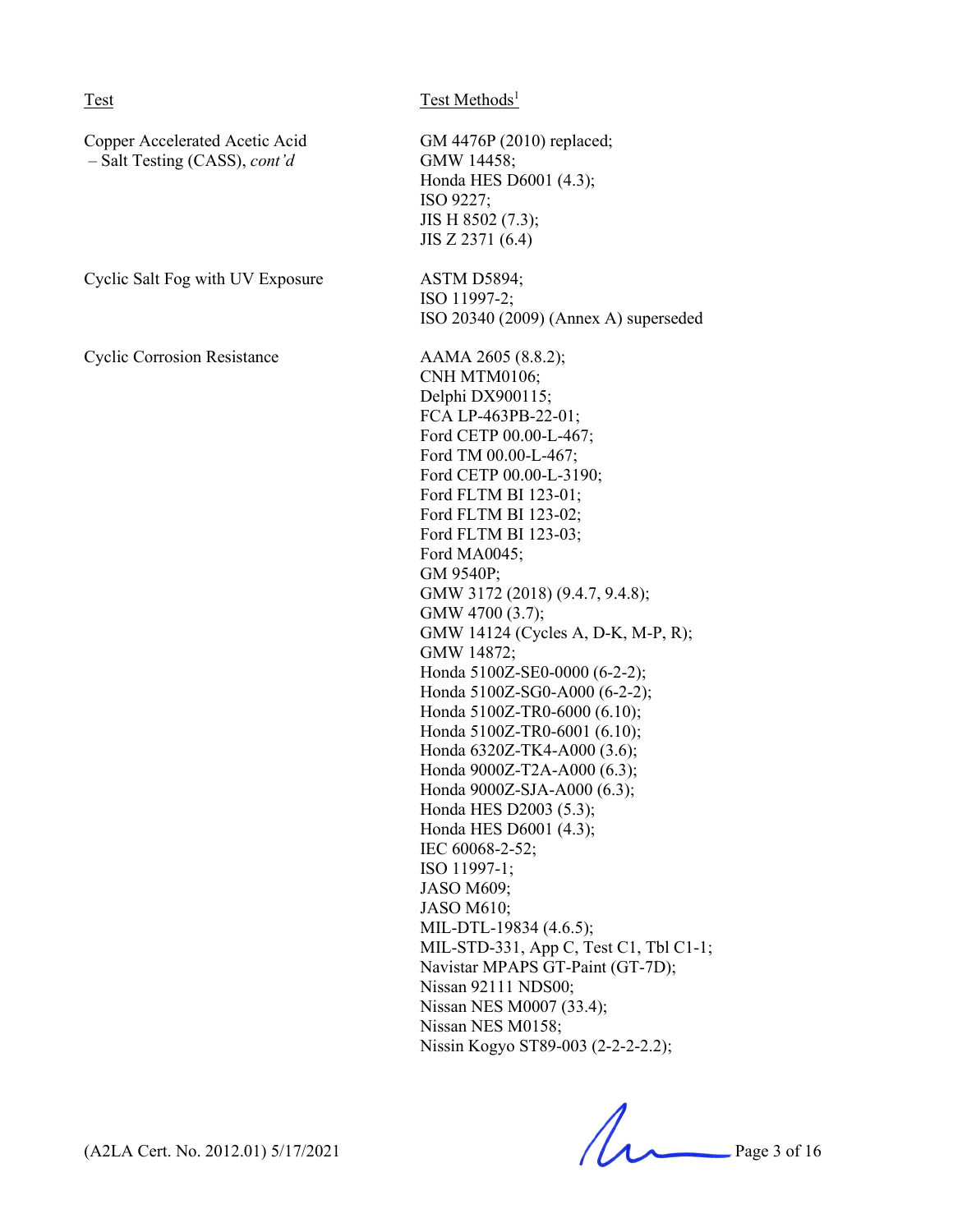| Cyclic Corrosion Resistance, cont'd | Renault D17 2028;<br>SAE J2334;<br>SAE J2842 (5.5.2.2);<br>Toyota TSH 1555G;<br>VDA 621-415;<br>Volkswagen PV 1210;<br>Volvo STD 423-0014;<br><b>Volvo VCS 1027,149</b>                                                                                                                                                                                                                                                                                            |
|-------------------------------------|--------------------------------------------------------------------------------------------------------------------------------------------------------------------------------------------------------------------------------------------------------------------------------------------------------------------------------------------------------------------------------------------------------------------------------------------------------------------|
| <b>Chipping Corrosion</b>           | FCA LP-463PB-52-01;<br>Honda HES D6501 (3.33);<br>Navistar MPAPS GT-Paint (GT-30)                                                                                                                                                                                                                                                                                                                                                                                  |
| <b>Filiform Corrosion</b>           | <b>ASTM D2803;</b><br>Daimler 49-00023 (10.5);<br>European Norm EN 3665;<br>GMW 15287;<br>Honda HES D6501 (3.16.1);<br>ISO 4623-2;<br>Nissan NES M0007 (Method 35);<br>SAE J2635;<br>Volvo STD 1027,141                                                                                                                                                                                                                                                            |
| <b>Hot Salt Water Resistance</b>    | FCA MS-PB-1-2 (3.1.2);<br>Honda 5100Z-SE0-0000 (6-3);<br>Honda 5100Z-SG0-A000 (6-3);<br>Honda 5100Z-TR0-6000 (6.5);<br>Honda 5100Z-TR0-6001 (6.5)                                                                                                                                                                                                                                                                                                                  |
| Humidity                            | AAMA 612 (8.10.1);<br>AAMA 621 (7.9.1) (2002) withdrawn, no superseding;<br>AAMA 2603 (8.7.1);<br>AAMA 2604 (8.8.1);<br>AAMA 2605 (8.8.1);<br>ASTM A380/A380M (7.2.5.2);<br>ASTM A967/A967M (14.2 Practice B);<br><b>ASTM D1735;</b><br><b>ASTM D2247;</b><br>ASTM D4585/D4585M;<br>Daimler 49-00023 (10.3);<br>DIN 50 017 (1982) superseded;<br>Federal QQ-P-35C (4.4.1.2) (1988) superseded;<br>Ford FLTM BI-104-02;<br>GM 4465P (2010) superseded;<br>GMW14729; |

 $(A2LA$  Cert. No. 2012.01) 5/17/2021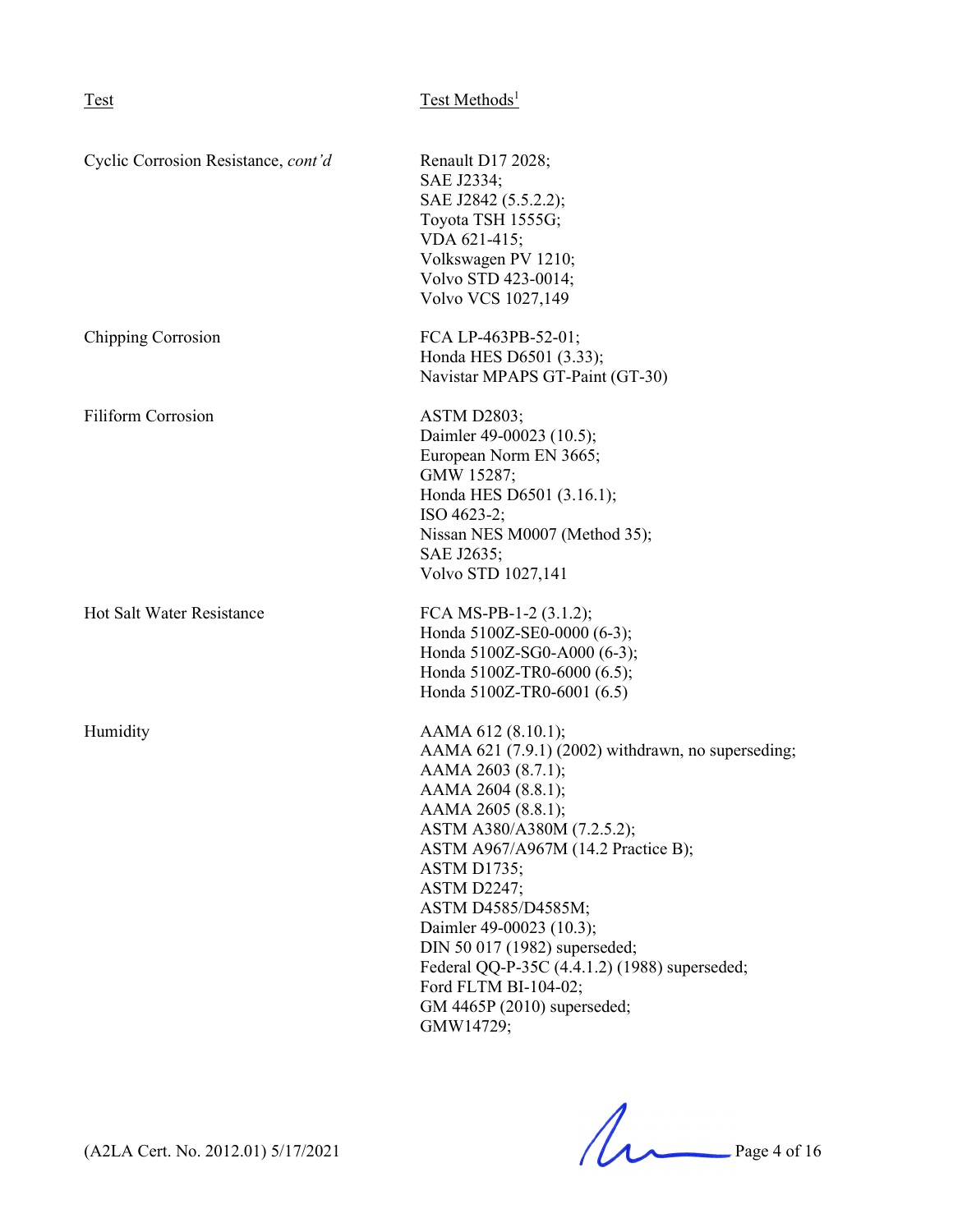Test Methods<sup>1</sup>

Humidity, *cont'd* Honda 4251Z-SEP-A000 (5-4); Honda 5100Z-SE0-0000 (6-8); Honda 5100Z-SG0-A000 (6-9); Honda 5100Z-TR0-6000 (6.7); Honda 5100Z-TR0-6001 (6.7); Honda 9000Z-T2A-A000 (6.6); Honda 9000Z-SJA-A000 (6.6); Honda HES D2008 (4.2.6); Honda HES D6501 (3.19); ISO 6270-1; ISO 6270-2; John Deere JDQ 120; MIL-M-13508 (4.4.7) (1973) inactive for new design; MIL-STD-202-103; MIL-STD-753 (Method 101) (1990) superseded; MIL-STD-810 (Method 507.6);

> Navistar MPAPS GT-Paint (GT-7E); Nissan NES M0007 (Method 32); PACCAR CMT0033 (9.12); SAE AMS-2700 (3.2.1.1); SAE AMS-STD 753 (Method 101); SAE J1756 (7); Toyota PPS 1005; Toyota TSH 1505G (2.3); Volvo STD 423-0018; Whirlpool T22

SCAB Corrosion Creepback Daimler 49-00023 (10.9); GM 9511P (2010) superseded; GMW 15288; IEEE C57.12.28 (5.5.6 and Annex A); IEEE C57.12.32 (5.4.7 and Annex B); Nissan NES M0007 (Method 34)

Miscellaneous:

Abrasion ASTM D4060; Daimler 49-00023 (9.11) Ford FLTM BN 108-02; Ford FLTM BN 108-04; Honda HES D6501 (3.32.1, Method A); MIL-P-18493 (4.3.3.4); MIL-STD-13231 (5.11.1a)

Acid Resistance ASTM D1308;

ASTIM DT506;<br>(A2LA Cert. No. 2012.01) 5/17/2021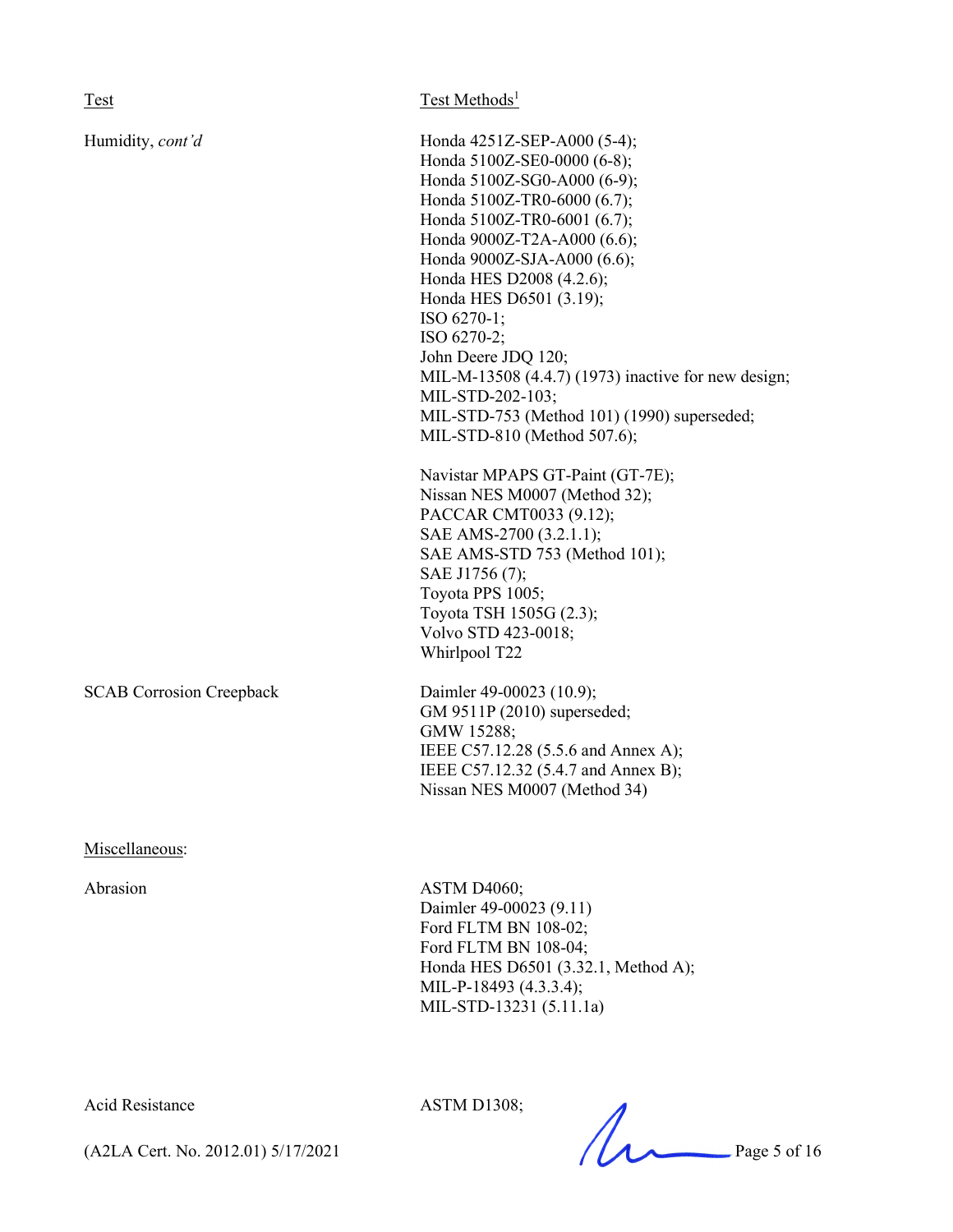Test Test Methods<sup>1</sup>

Honda 5100Z-SE0-0000 (6-14); Honda 5100Z-SG0-A000 (6-15); Honda 5100Z-TR0-6000 (6-11); Honda 5100Z-TR0-6001 (6-11); Honda HES D6501 (3.25); Hyundai MS619-07 (2006) (4.6); Nissan NES M0007 (Method 36); Toyota PPS 1002; Toyota TSH 1509G (2.1.3, 2.2.2); Toyota TSH 1551G Adhesion AAMA 612 (8.6); AAMA 621 (7.4) (2002) withdrawn, no superseding; AAMA 907 (3.1); AAMA 2603 (8.4); AAMA 2604 (8.4); AAMA 2605 (8.4); ASTM B571 (*excluding Section 6*); ASTM D3359; ASTM D4541 (A4, Method E); Daimler 49-00023 (9.3) FED-STD-141 (Method 6301.3); Federal QQ-P-416F (4.6.2, Tbl 3) (1991/Amd 2000) superseded; Ford FLTM BI 106-01; Fuji/Subaru TS430-7-82 (6-2-5); GM 9071P (2002) inactive, superseded; GM 9502P (1988) inactive, no superseding; GMW 14829;

Harley Davidson ES805-07012 (6.3); Honda 4251Z-SEP-A000 (5.1); Honda 5100Z-SE0-0000 (6-5); Honda 5100Z-SG0-A000 (6-6); Honda 5100Z-TR0-6000 (6.4); Honda 5100Z-TR0-6001 (6.4); Honda 9000Z-T2A-A000 (6.10); Honda 9000Z-SJA-A000 (6.10); Honda HES D2008 (4.2.10); Honda HES D6501 (3.6); Hyundai MS600-35 (6.8); ISO 2409 (8.2); ISO 2819 (4.1-4.10, 4.12); John Deere JDQ 17;

Adhesion, *cont'd* Kongsberg KVS-200 (9.6.1, 9.6.2);

(A2LA Cert. No. 2012.01) 5/17/2021 Page 6 of 16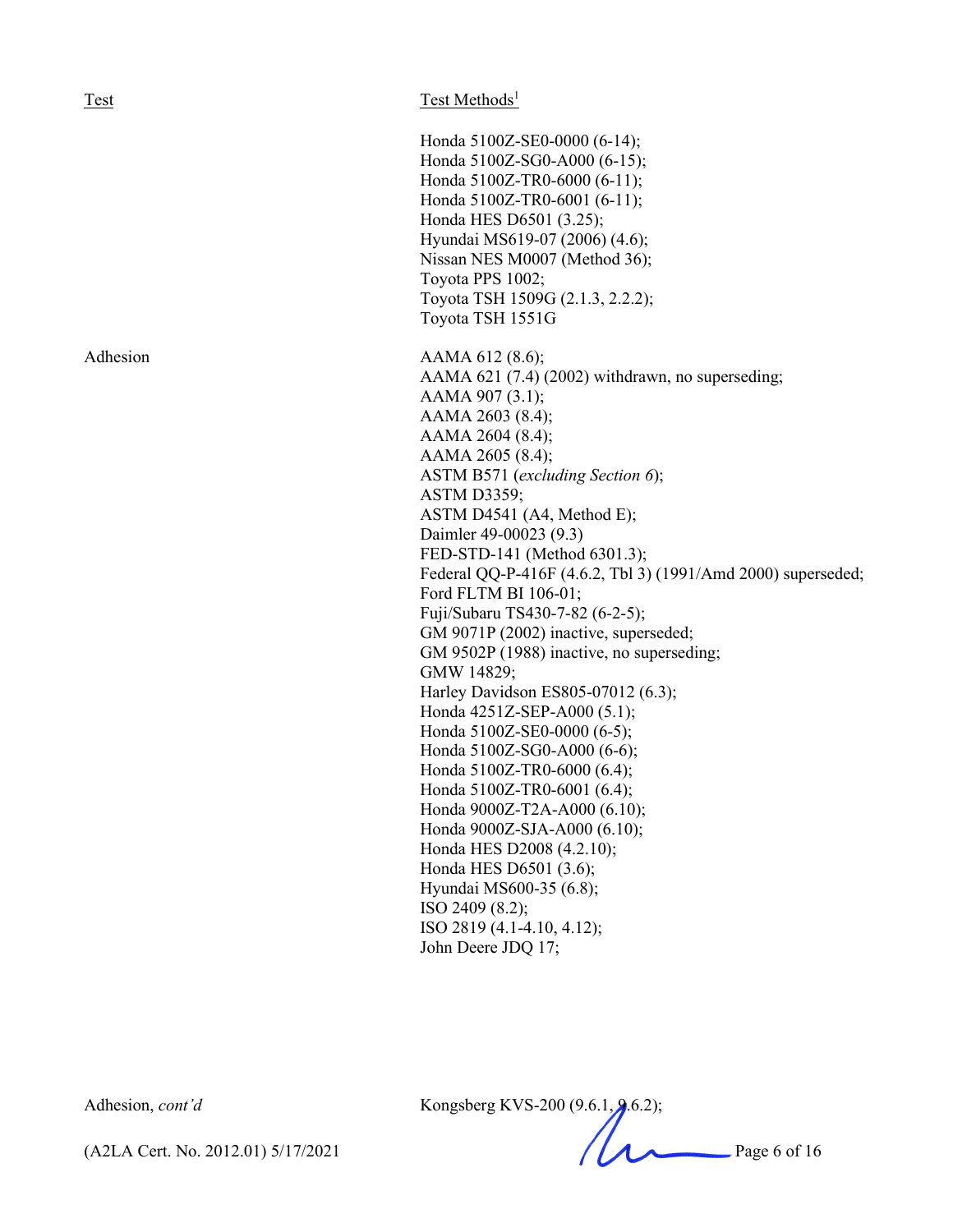| Test                        | Test Methods <sup>1</sup>             |
|-----------------------------|---------------------------------------|
|                             |                                       |
|                             | MIL-DTL-53072 (4.2.3.6.1);            |
|                             | Navistar MPAPS GT-Paint (GT-5A);      |
|                             | Nissan NES M0007 (Method 29);         |
|                             | PACCAR CMT 0033 (9.5, 9.6, 9.7, 9.8); |
|                             | SAE AMS-QQ-P-416 (3.3.2/4.6.2);       |
|                             | Toyota PPS 4002;                      |
|                             | Toyota TSH 1503G (2.1, 2.2);          |
|                             | Toyota TSH 1551G;                     |
|                             | Volvo STD 423-0009;                   |
|                             | Volvo STD423-0012;                    |
|                             | Volvo STD 5712,104                    |
|                             |                                       |
| Alkali Resistance           | ASTM D1308;                           |
|                             | Honda 5100Z-SE0-0000 (6-13);          |
|                             | Honda 5100Z-SG0-A000 (6-14);          |
|                             | Honda 5100Z-TR0-6000 (6.12);          |
|                             | Honda 5100Z-TR0-6001 (6.12);          |
|                             | Honda 9000Z-T2A-A000 (6.9);           |
|                             | Honda 9000Z-SJA-A000 (6.9);           |
|                             | Honda HES D2008 (4.2.9);              |
|                             | Honda HES D6501 (3.24);               |
|                             | Nissan NES M0007 (Method 37);         |
|                             | Toyota PPS 1002;                      |
|                             | Toyota TSH 1509G (2.1.2, 2.2.1);      |
|                             | Toyota TSH 1551G;                     |
|                             | Volkswagen TL 212 (3.6.2)             |
|                             |                                       |
| Bend Resistance/Flexibility |                                       |
|                             | ASTM B545 (X2.4);                     |
|                             | ASTM B571 (3);                        |
|                             | ASTM D522, D522M;                     |
|                             | Ford FLTM BI 105-01;                  |
|                             | Honda 5100Z-SE0-0000 (6-12);          |
|                             | Honda 5100Z-SG0-A000 (6-13);          |
|                             | Honda HES D6501 (3.10.1, 3.11);       |
|                             | ISO 6860;                             |
|                             | Nissan NES M0007 (Method 30);         |
|                             | Toyota PPS 4003;                      |

Chemical, Cleaning Agent, AAMA 612 (8.9);<br>
Lubricant, and Fuel Resistance AAMA 621 (7.8) (

AAMA 621 (7.8) (2002) withdrawn, no superseding; AAMA 2603 (8.6); AAMA 2604 (8.7); AAMA 2605 (8.7);

Toyota TSH 1504G (2.2.1)

 $(A2LA$  Cert. No. 2012.01) 5/17/2021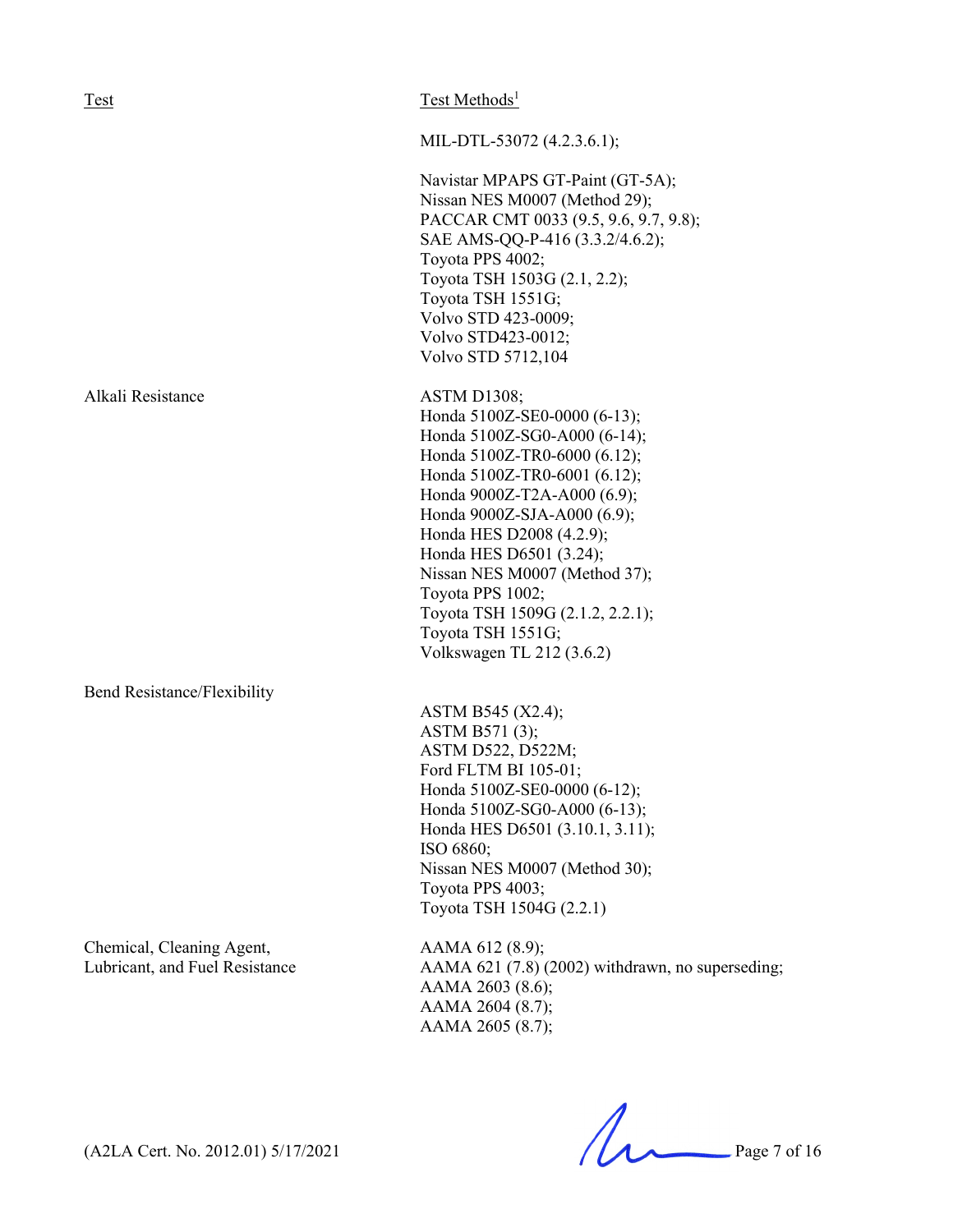Chemical, Cleaning Agent, ASTM D1308; Lubricant, and Fuel Resistance, *cont'd* ASTM D2248;

CAT MG1004-151; Chrysler LP-463PB-31-01; Daimler 49-00023 (9.6, 9.12, 10.6, 10.8); EN/IEC 60068-2-74; FCA LP-463PB-31-01; GM 9500P (1988) inactive, superseded; GMW 14333; GMW 14334; GMW 14701 (Methods 2-4); GMW 15284; Honda 4251Z-SEP-A000 (5-5); Honda 5100Z-SE0-0000 (6-16); Honda 5100Z-SG0-A000 (6-17); Honda 5100Z-TR0-6000 (6.14); Honda 5100Z-TR0-6001 (6.14); Honda 9000Z-T2A-A000 (6.7); Honda 9000Z-SJA-A000 (6.7); Honda HES D2008 (4.2.7); Honda HES D6501 (3.21, 3.22, 3.26.1, 3.27.1); IEEE C57.12.28 (5.5.4); IEEE C57.12.29 (5.5.4); IEEE C57.12.32 (5.4.5); ISO 2812-4; John Deere JDQ 138; MIL-PRF-24667 (4.5.8);

Navistar MPAPS GT-Paint (GT-7H, GT-7J); Nissan NES M0007 (Methods 38, 40, 41); PACCAR CMT 0033 (9.23); Toyota PPS 1002; Toyota PPS 1006; Toyota TSH 1551G; VDA 621-412; Volvo STD 1026,8177

Chip Resistance (Gravelometer) ASTM D3170/D3170M (5.4.2, 5.4.3); Daimler 49-00023 (9.4) Delphi DX 900163 (Method B);

> GM 9508P (Method B) (2002) inactive, superseded; GMW 14700 (Methods B and C);

Chip Resistance (Gravelometer), *cont'd* Honda 5100Z-SE0-0000(6-10)

(A2LA Cert. No. 2012.01) 5/17/2021 Page 8 of 16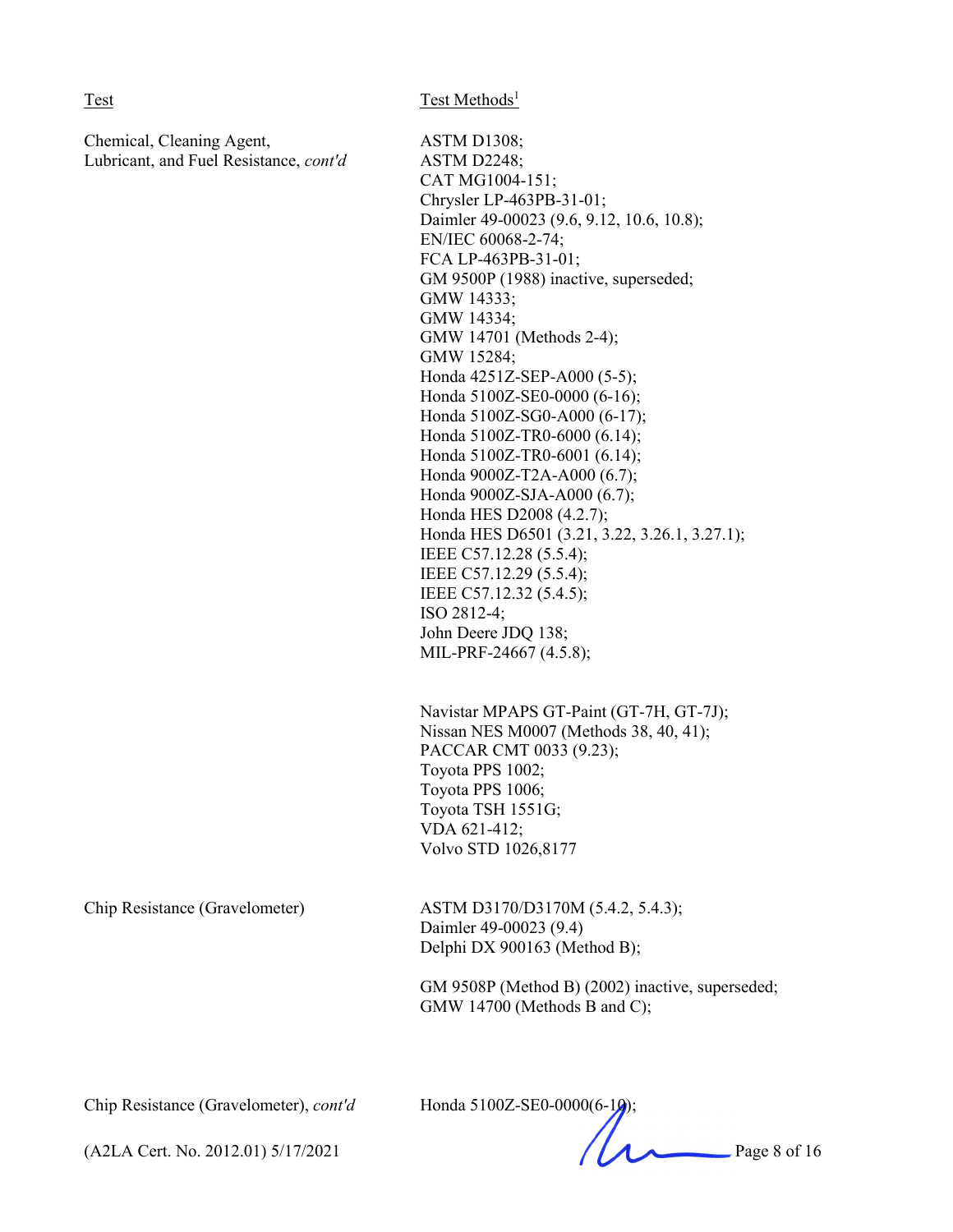| Test                                | Test Methods <sup>1</sup>                                                                                                                                                                                                                                                                                                                                                                                         |
|-------------------------------------|-------------------------------------------------------------------------------------------------------------------------------------------------------------------------------------------------------------------------------------------------------------------------------------------------------------------------------------------------------------------------------------------------------------------|
|                                     | Honda 5100Z-SG0-A000 (6-11);<br>Honda 5100Z-TR0-6000 (6.8);<br>Honda 5100Z-TR0-6001 (6.8);<br>John Deere JDQ 118;<br>Nissan NES M0007 (Method 28.3);<br>PACCAR CMT 0033 (9.18);<br>SAE J400 (Methods B and C);<br>Toyota TSH 1553G;<br>Volvo STD 1024,7132 (Room Temp)                                                                                                                                            |
| Coating Weight                      | AAMA 611 (9.2);<br>AAMA 612 (8.2);<br>ASTM A90/A90M;<br>ASTM A428/A428M;<br>ASTM B137;<br>ASTM B680;<br>ASTM B767 (9.1.1);<br>Ford FLTM BQ 007-02;<br>GM 9733P (1988) superseded;<br>Honda 5100Z-SE0-0000 (7.2);<br>Honda 5100Z-SG0-A000 (7.2);<br>Honda 9000Z-T2A-A000 (6.2);<br>Honda 9000Z-SJA-A000 (6.2.1);<br>Honda HES D2008 (4.2.2);<br>ISO/EN 3892;<br>MIL-PRF-8625 (4.5.2.1);<br>MIL-DTL-16232 (4.7.3.2) |
| Dime Scrape                         | GM 9506P (1988) inactive, no superseding;<br>Delphi DX900068;<br>PACCAR CMT0033 (9.22)                                                                                                                                                                                                                                                                                                                            |
| Distinctness of Image (DOI) Holdout | PACCAR CMT 0033 (9.21)                                                                                                                                                                                                                                                                                                                                                                                            |
| Gasoline Puddle                     | GM 9500P (1988) superseded;                                                                                                                                                                                                                                                                                                                                                                                       |
| Gasoline Dip Test for Painted Parts | GM 9501P (1997) superseded;<br>GMW 14333 (4.3.2)                                                                                                                                                                                                                                                                                                                                                                  |
| Gloss                               | AAMA 611 (9.4);<br>AAMA 612 (8.4);                                                                                                                                                                                                                                                                                                                                                                                |

Gloss, *cont'd* AAMA 621 (7.2) (2002) withdrawn, no superseding;

(A2LA Cert. No. 2012.01) 5/17/2021 Page 9 of 16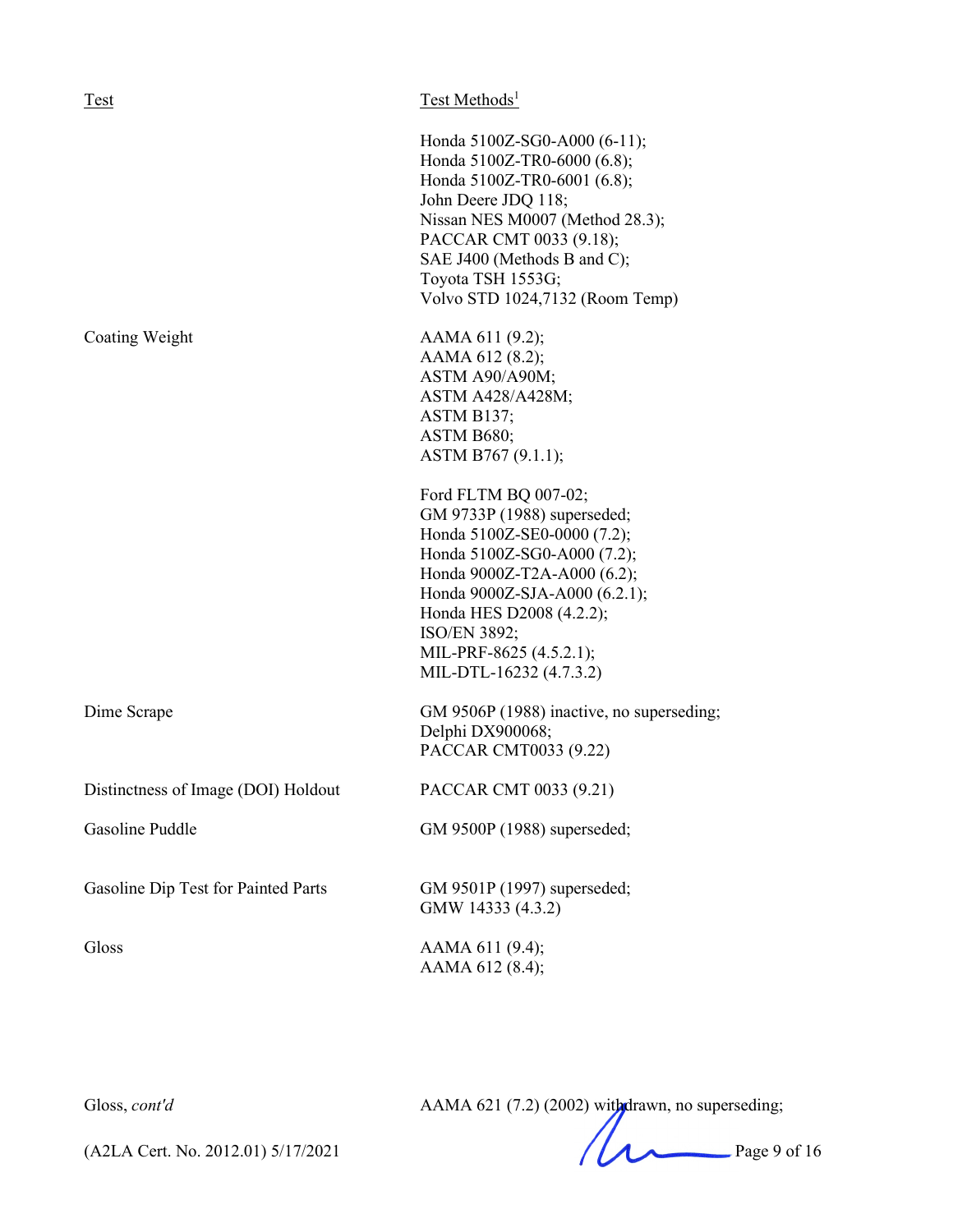Heat/Quench - Rapid Water Cooling Delphi DX551200 (4.4.3);

Test Test Methods<sup>1</sup>

AAMA 2603 (8.2); AAMA 2604 (8.2); AAMA 2605 (8.2); ASTM D523; ASTM D2457; Daimler 49-00023 (9.1); Ford FLTM BI 110-01; Honda HES D6501 (3.3); ISO 2813; John Deere JDQ 12; Nissan NES M0007 (Method 21); PACCAR CMT 0033 (9.16, 9.17); Toyota TSH 1519G (3) Hardness AAMA 612 (8.5); AAMA 621 (7.3) (2002) withdrawn, no superseding; AAMA 2603 (8.3); AAMA 2604 (8.3); AAMA 2605 (8.3); ASTM D3363; Daimler 49-00023 (9.7); Fuji/Subaru TS430-07-089 (6.2); Honda 5100Z-SE0-0000(6-4-1); Honda 5100Z-SG0-A000 (6-5-1); Honda 5100Z-TR0-6000 (6.3); Honda 5100Z-TR0-6001 (6.3); Honda HES D6501 (3.5); ISO 15184; JIS K 5600-5-4; John Deere JDQ 11; Mitsubishi MS-82-3101 (6.6); Navistar MPAPS GT-Paint (GT-4D); Nissan NES M0007 (Method 26); PACCAR CMT 0033 (9.4); Toyota TSH 1539G (2.1)

> Delphi DX551300 (4.5.3); GMW 3044 (3.4); GMW 4700 (3.2); Harley-Davidson ES805-07011 (6.8); Harley-Davidson ES805-07012 (6.8); Honda HES D6501 (3.20.2); Toyota TSH 3101G (5.7)

Hydrogen Embrittlement ASTM F519

ASIN F319<br>(A2LA Cert. No. 2012.01) 5/17/2021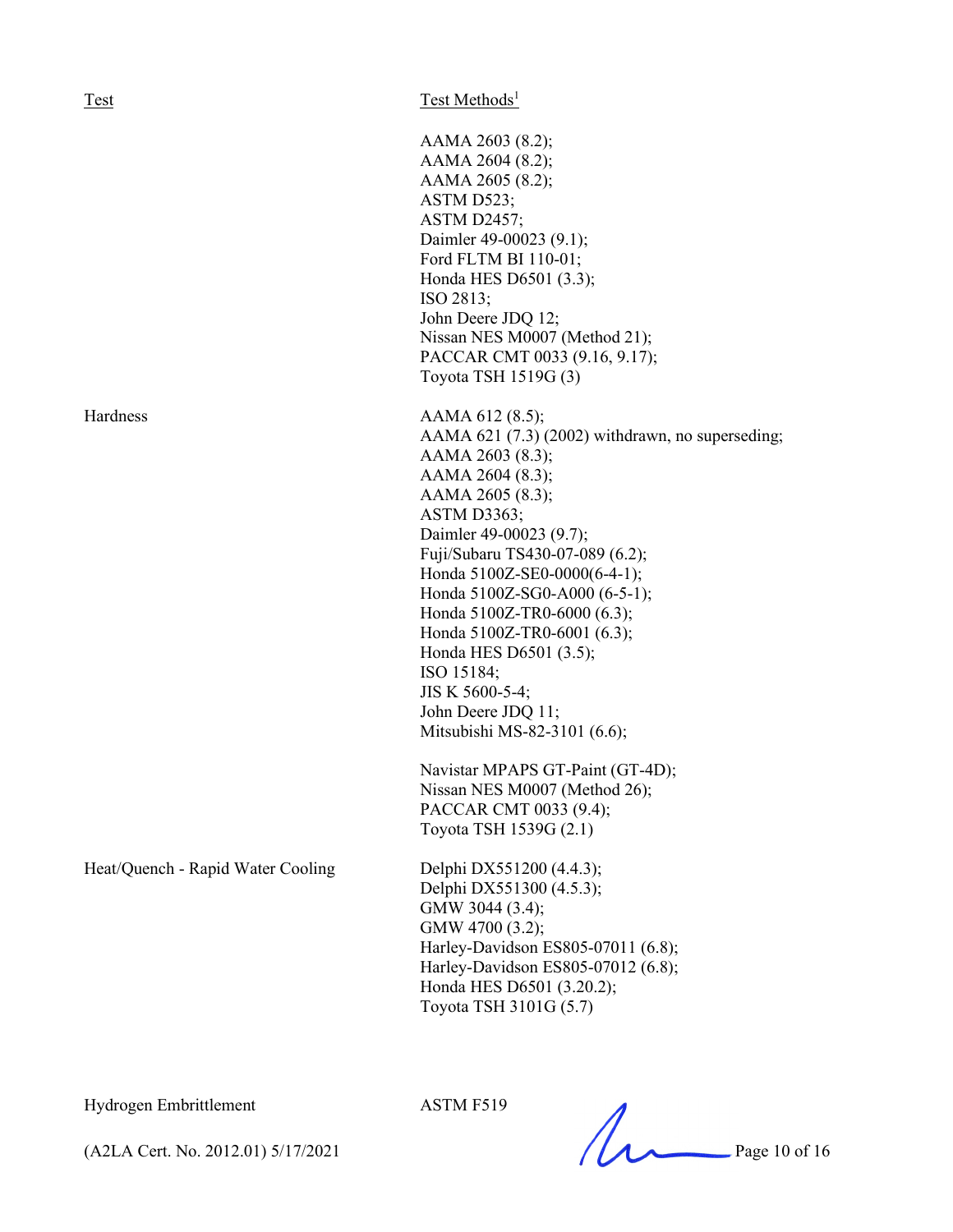| <b>Test</b>                                 | Test Methods <sup>1</sup>                                                                                                                                                                                                                                                                                                                                                                                                                                                                                                                                                        |
|---------------------------------------------|----------------------------------------------------------------------------------------------------------------------------------------------------------------------------------------------------------------------------------------------------------------------------------------------------------------------------------------------------------------------------------------------------------------------------------------------------------------------------------------------------------------------------------------------------------------------------------|
|                                             |                                                                                                                                                                                                                                                                                                                                                                                                                                                                                                                                                                                  |
| Impact                                      | AAMA 612 (8.7);<br>AAMA 621 (7.5) (2002) withdrawn, no superseding;<br>AAMA 2603 (8.5);<br>AAMA 2604 (8.5);<br>AAMA 2605 (8.5);<br>ASTM D2794;<br><b>ASTM D5420;</b><br>Daimler 49-00023 (9.9);<br>ISO 6272-1;<br>ISO 6272-2;<br>JIS K5600-5-3 (6);<br>Nissan NES M0007 (Method 27);<br>PACCAR CMT 0033 (9.10);<br>Toyota TSH 1504G (2.1);<br>Toyota TSH 1551G (3)                                                                                                                                                                                                               |
| Label Compatibility                         | GMW 4700 (3.8)                                                                                                                                                                                                                                                                                                                                                                                                                                                                                                                                                                   |
| Oil Resistance                              | ASTM D1308;<br>Daimler 49-00023 (10.7);<br>Ford WSS-M21P44-A1 $(3.11.4)$ $(2019)$ inactive for new design;<br>GMW14671 (3.9.1);<br>Honda 4251Z-SEP-A000 (5.6);<br>Honda 5100Z-SE0-0000 (6-15);<br>Honda 5100Z-SG0-A000 (6-16);<br>Honda 5100Z-TR0-6000 (6.13);<br>Honda 5100Z-TR0-6001 (6.13);<br>Honda 9000Z-SJA-A000 (6.8);<br>Honda 9000Z-T2A-A000 (6.8);<br>Honda HES D2008 (4.2.8);<br>Honda HES D6501 (3.23);<br>Isuzu ISC-E00-006 (4.17, 4.20, 4.21);<br>Mitsubishi ES-X71221 (4.3);<br>Nissan NES M0007 (Method 39);<br>Toyota TSH 1551G (10, 13)<br>Volvo STD 1026,8177 |
| Pull Off Strength (Adhesion)                | ASTM D4541 (A4, Method E)                                                                                                                                                                                                                                                                                                                                                                                                                                                                                                                                                        |
| Rating and Evaluation:<br>Degree of Rusting | ASTM D610;<br>GM 8101G (1998) superseded;                                                                                                                                                                                                                                                                                                                                                                                                                                                                                                                                        |

Rating and Evaluation, *cont'd*:

Rating and Evaluation, *cont'd*:<br>(A2LA Cert. No. 2012.01) 5/17/2021 Page 11 of 16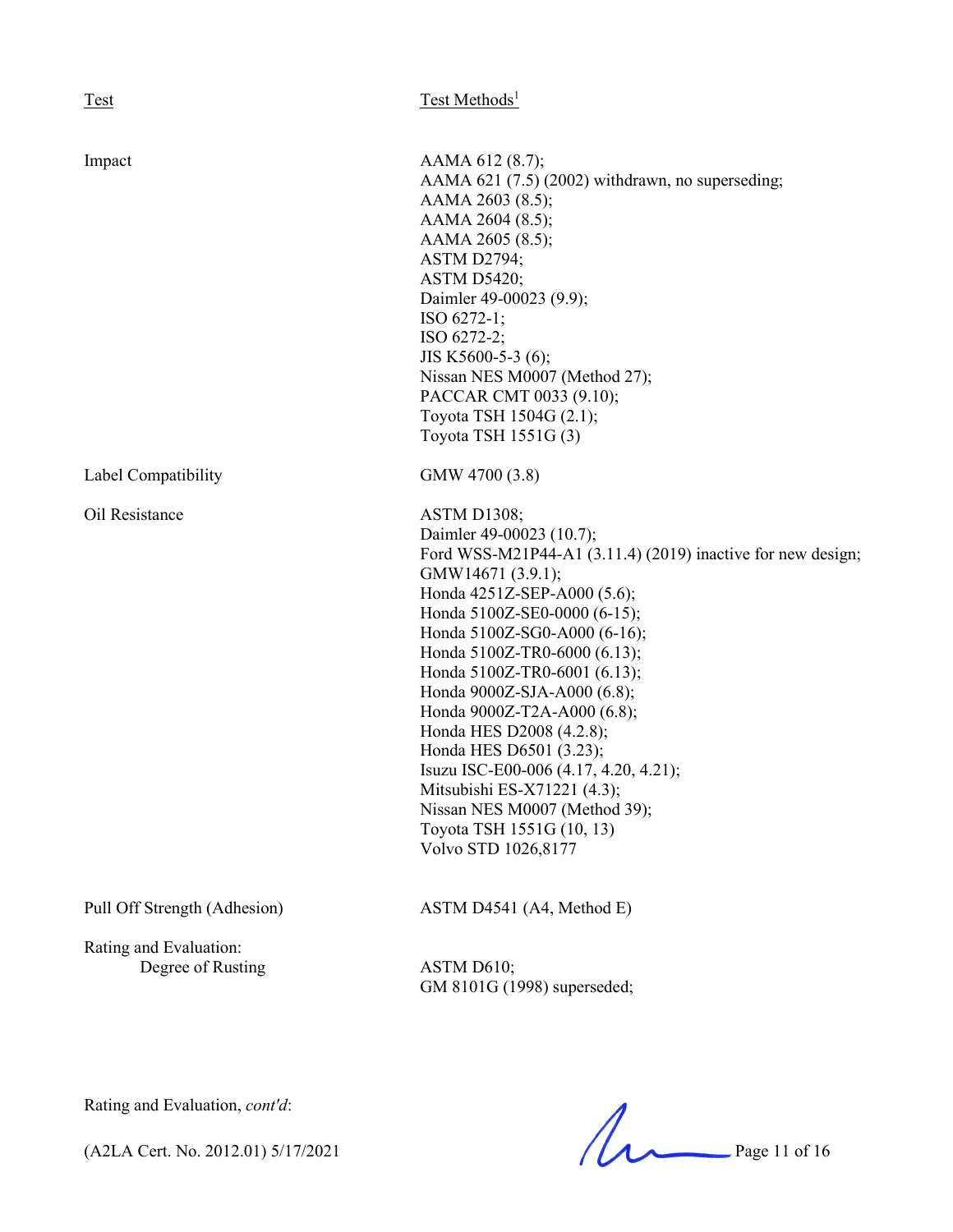| <b>Test</b>                                                  | Test Methods <sup>1</sup>                                                                                                                                                                                                                                                                                                                                                                                                          |
|--------------------------------------------------------------|------------------------------------------------------------------------------------------------------------------------------------------------------------------------------------------------------------------------------------------------------------------------------------------------------------------------------------------------------------------------------------------------------------------------------------|
| Degree of Rusting, cont'd                                    | GMW 15356;<br>GMW15357;<br>GMW 15359;<br>ISO 4628-3                                                                                                                                                                                                                                                                                                                                                                                |
| Degree of Blistering                                         | ASTM D714;<br>ISO 4628-2                                                                                                                                                                                                                                                                                                                                                                                                           |
| Evaluation of Painted/Coated/<br><b>Plated Specimens</b>     | ASTM B537;<br><b>ASTM D1654;</b><br><b>ASTM D4214;</b><br>GM 9102P (2010) superseded;<br>GMW 15282;<br>ISO 4628-1;<br>ISO 4628-8;<br>ISO 10289                                                                                                                                                                                                                                                                                     |
| <b>Rub Resistance</b>                                        | Toyota TSH 1502G                                                                                                                                                                                                                                                                                                                                                                                                                   |
| <b>Scratch Resistance</b>                                    | ASTM D5178;<br>ISO 1518-1                                                                                                                                                                                                                                                                                                                                                                                                          |
| Solvent Rub Method for<br>Determining Cure                   | <b>ASTM D5402;</b><br>Daimler 49-00023 (9.5);<br>Delphi DX900120;<br>FCA LP-463PB-31-01 (Method J)<br>Ford WSS-M70J5-C1 (3.8.3);<br>Ford WSS-M99P40-A3/A4 (3.5.9);<br>Fuji/Subaru TS430-07-026 (7.10);<br>GM 9509P (2012) superseded;<br>GMW 15891;<br>Honda HES D6501 (3.22);<br>Kongsberg KVS-200 (9.5.1);<br>MIL-DTL-53072 (4.2.3.2);<br>Navistar MPAPS GT-Paint (GT-14A);<br>PACCAR CMT 0033 (9.15);<br>Toyota TSH 1551G (5.2) |
| <b>Sulfur Dioxide Test</b><br>(Acid Rain) (Kesternich) (SO2) | ASTM D6294/ D6294M;<br>ASTM G85 (Annex A4);<br>ASTM G87;<br>DIN 50 018;<br>Fiat 50180 (2007) (Methods D1 and D2);<br>IEC/EN 60068-2-42;                                                                                                                                                                                                                                                                                            |

 $(A2LA$  Cert. No. 2012.01) 5/17/2021 Page 12 of 16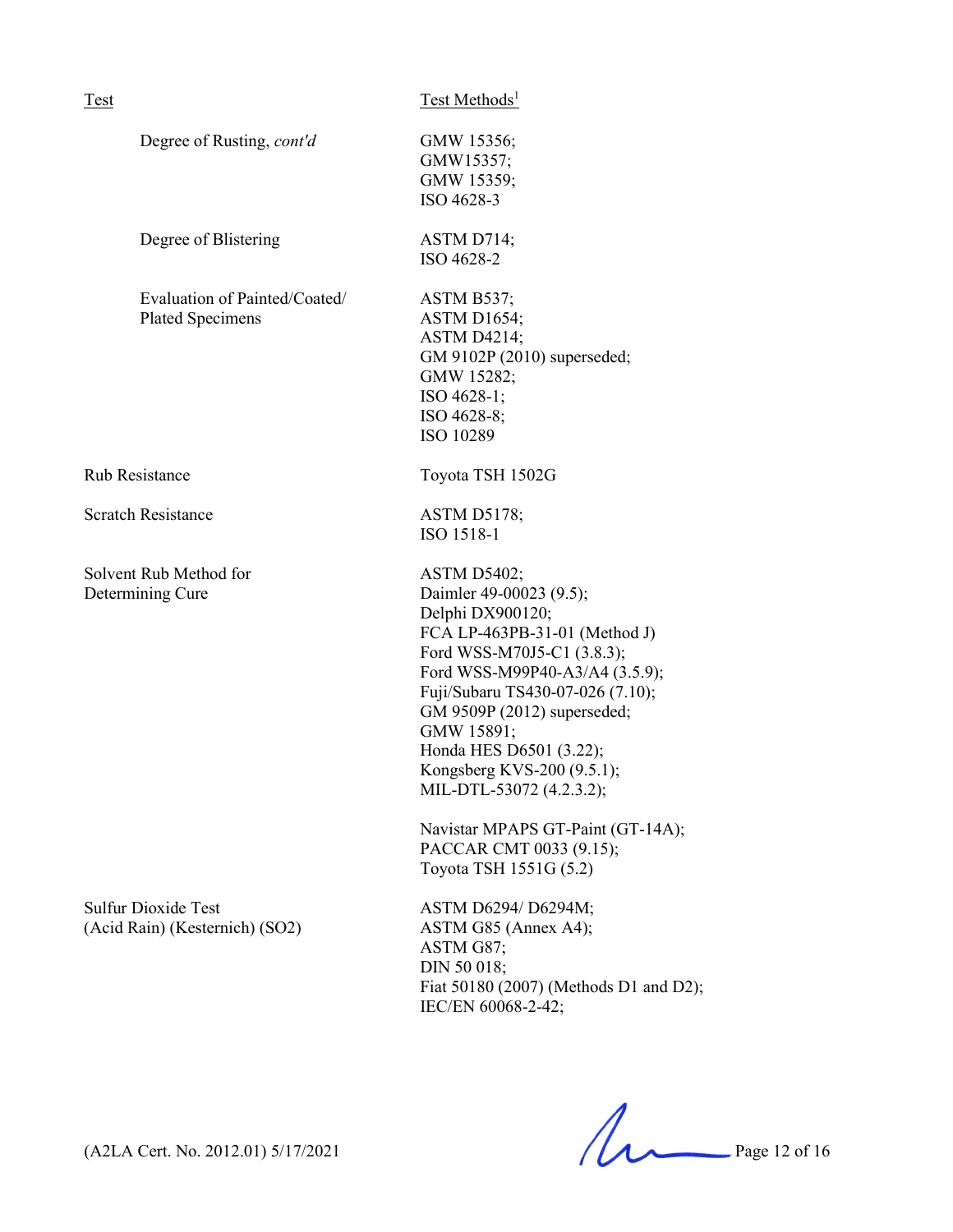### Test Test Methods<sup>1</sup>

Sulfur Dioxide Test ISO 3231 (1993) superseded; (Acid Rain) (Kesternich) (SO2), *cont'd* ISO 6988 (1985) superseded;

Temperature Resistance / ASTM C884/ C884M (12); Heat Resistance / ASTM D5427; Thermal Cycle / Shock ASTM D6944;

UL 2703 (2015) (19.2)

FCA LP-463-PB-22-01; FCA LP-463-PB-64-01; FCA PF.90176 (5.1, 5.2); Ford ESFL34-18C310-AA; (3.17); Ford ESGV61-18D473-AA; (R1, R2, R3);

Ford FLTM BI 107-05; Ford FLTM BQ 104-07; Ford WSS-M1P83-F1 (3.6); Ford WSS-M2P177-A1-5 (3.5.7) (2006) inactive for new design; Ford WSS-M2P184-A (3.6, 3.7, 3.8) (2009) superseded; Ford WSS-M2P190-A (3.4.7, 3.4.8); Ford WSS-M15P52-A (2009) (3.3.5, 3.3.6); Ford WSS-M70J5-C1 (3.8.9, 3.8.10); Fuji/Subaru TS430-7-82 (6.2.13); GM 4372M (3.5.2) (2011) superseded; GMW 14658 (3.4.2.4, 3.4.3.5); GMW 14668 (3.4.7, 3.4.8, 3.4.9); GMW14672 (3.4.6); Harley-Davidson ES805-07011 (6.7); Harley-Davidson ES805-07012 (6.7); Honda 4251Z-SEP-A000 (5-7); Honda 9000Z-T2A-A000 (6.11); Honda 9000Z-SJA-A000 (6.11); Honda HES D6001 (4.4.1); Honda HES D6501 (3.20.1, 3.29); IEEE C57.12.32 (4.5.6) (2002);

John Deere JDQ 148; John Deere JDQ 149; MIL-DTL-19834 (4.6.12); MIL-M-13508 (4.4.4) (1973) inactive for new design; MIL-STD-810 (Methods 501.7, 502.7);

Navistar MPAPS GT-Paint (GT-14C); Nissan NES M0007 (Method 46); SAE AMS-2403 (3.4.3);

Toyota TSH 3101G (5.7); Toyota TSH 1551G;

Temperature Resistance / Volkswagen TL211 (5.1, 5.1.1);

(A2LA Cert. No. 2012.01) 5/17/2021 Page 13 of 16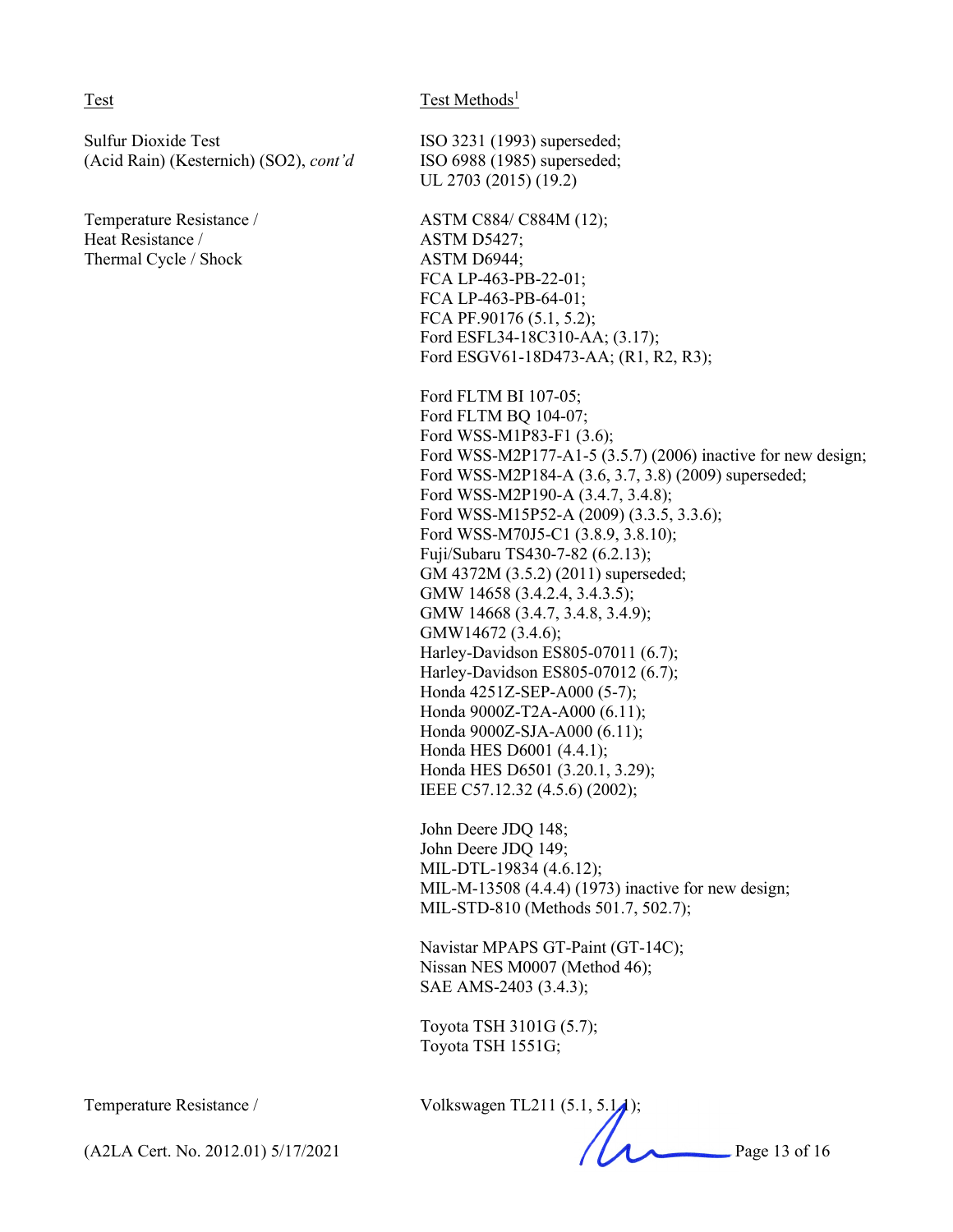Heat Resistance / Volkswagen TL212 (3.7); Thermal Cycle / Shock, *cont'd* Volkswagen TL256 (9);

Test Test Methods<sup>1</sup>

Yamaha YGK-8-501 (7.12, 7.13)

| Thickness                                 | AAMA 611 (9.1);<br>AAMA 612 (8.1);<br>ASTM B244;<br>ASTM B499;<br>ASTM D1005 (6.3);<br>ASTM D7091 (Type 2);<br>CAT 1E1951 (9.4);<br>CAT 1E1952 (9.4);<br>CAT 1E2731 (9.2);<br>CAT 1E2732 (9.2);                                                                                                                                                           |
|-------------------------------------------|-----------------------------------------------------------------------------------------------------------------------------------------------------------------------------------------------------------------------------------------------------------------------------------------------------------------------------------------------------------|
|                                           | Ford FLTM BI 117-01;<br>Ford WSS M2P190-A (3.2.4);<br>Fuji/Subaru TS430-07-089 (6.1);<br>GM 4260P (Method 8) (1988) inactive, no superseding;<br>Honda 5100Z-TR0-6000 (6.2);<br>Honda 5100Z-TR0-6001 (6.2);<br>Honda HES D6501 (3.2.2);<br>ISO 2808 (5.2.4.1.1.3, 5.3.4, 5.5.7);<br>JIS H8501 (11);<br>MIL-DTL-53072 (4.2.3.3);<br>PACCAR CMT0033 (9.2.3) |
| Thickness, X-Ray                          | ASTM B568;<br>GM 4260P (Method 9) (1988) inactive, no superseding;<br>ISO 3497;<br>JIS H 8501 (13)                                                                                                                                                                                                                                                        |
| Thumbnail Hardness Test for Painted Parts | GM 9507P (1988) inactive, no superseding                                                                                                                                                                                                                                                                                                                  |
| UV Weathering                             | <b>ASTM D4329;</b><br><b>ASTM D4587;</b><br>ASTM D4674 (9.1.1, Method 1);<br>ASTM D4799/ D4799M;<br>ASTM D5208;<br>ASTM G53 (1996) superseded;<br>ASTM G151;<br>ASTM G154;<br>European Norm EN 927-6;<br>European Norm EN 1297;<br>European Norm EN 12224;<br>European Norm EN/DIN 13523-10;<br>IEEE C57.12.28 (5.5.5);                                   |
| UV Weathering $(Cont\, d)$                | IEEE C57.12.31 (4.5.5);                                                                                                                                                                                                                                                                                                                                   |
| (A2LA Cert. No. 2012.01) 5/17/2021        | Page 14 of 16                                                                                                                                                                                                                                                                                                                                             |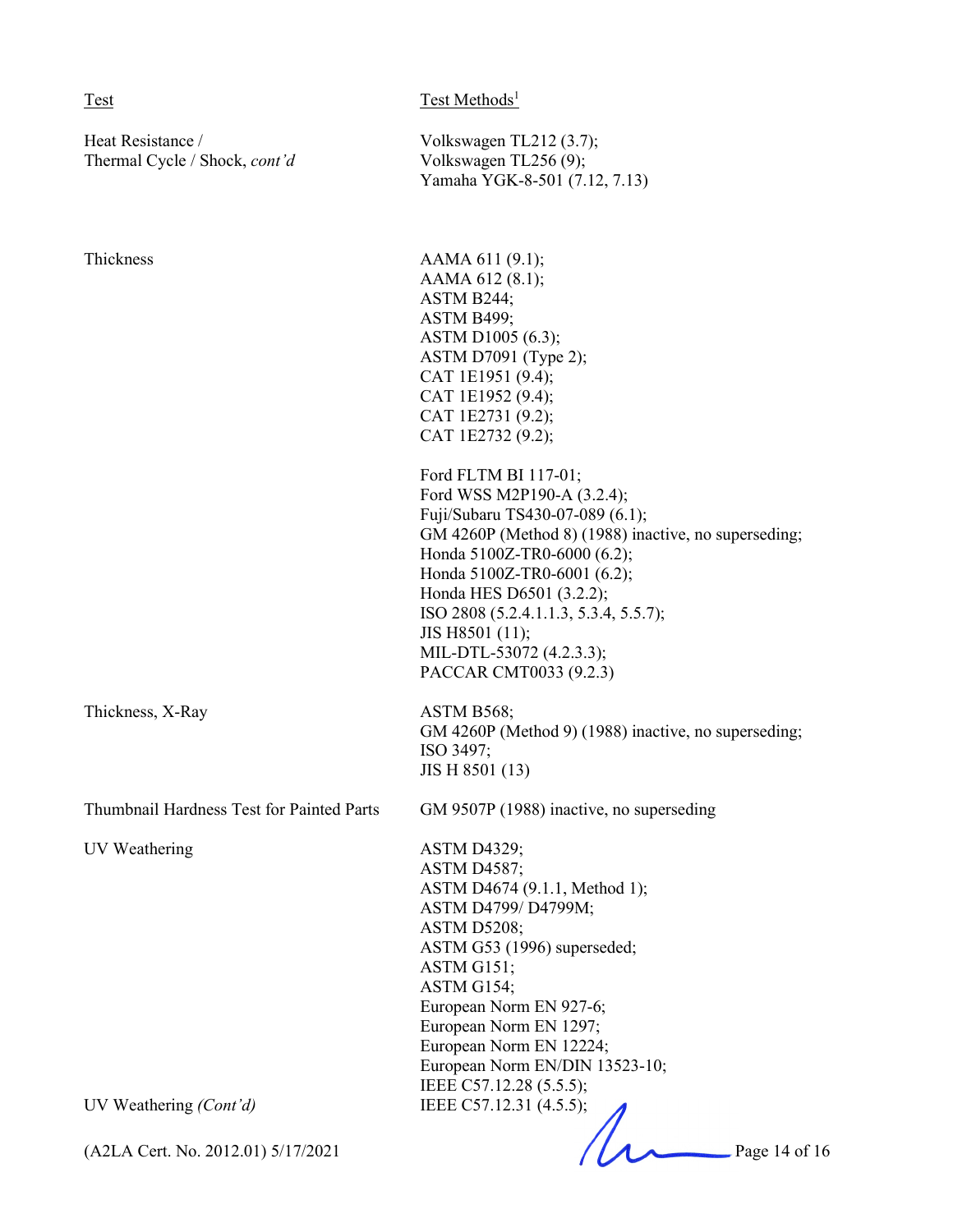### Test Methods<sup>1</sup>

ISO 4892-1; ISO 4892-3; Navistar MPAPS GT-31 (Methods C&D); Nissan NES M0007 (Method 48- 48.6.4); PACCAR CMT0033 (9.11); SAE J2020

Water Resistance **ASTM A967/A967M** (14.1, Practice A); ASTM D870; CAT MG1004-151; Daimler 49-00023 (10.4); Ford FLTM BI 104-01; Ford WSS-M2P170-B1 (3.4.3); Ford WSS-M99P41-A10 (3.26); GMW 14704; Honda 4251Z-SEP-A000 (5.3); Honda 5100Z-SE0-0000 (6-7, 6-9); Honda 5100Z-SG0-A000 (6-8, 6-10); Honda 5100Z-TR0-6000 (6.6); Honda 5100Z-TR0-6001 (6.6); Honda HES D2008 (4.2.5); Honda HES D6501 (3.18, 3.37);

> ISO 2812-2; ISO 20653 (8.4, Tbl 7, Codes 7,8); MIL-STD-753 (Method 100) (1990) superseded; Mitsubishi ES X 71221 (4.4); Navistar MPAPS GT-Paint (GT-7G); Nissan NES M0007 (Method 57); PACCAR CMT 0033 (9.25); SAE AMS2700 (3.2.1.2); SAE AMS-STD-753 (Method 100); Toyota PPS 1005; Toyota TSH 1505G; Toyota TSH 1509G (2.1.1); Toyota TSH 1551G (6)

Wax Resistance Fuji/Subaru TS430-07-026 (7.13); Honda 5100Z-SE0-0000 (6-17); Honda 5100Z-SG0-A000 (6-18)

Xenon Arc Weathering ASTM D7869;

ASTIN D7809;<br>(A2LA Cert. No. 2012.01) 5/17/2021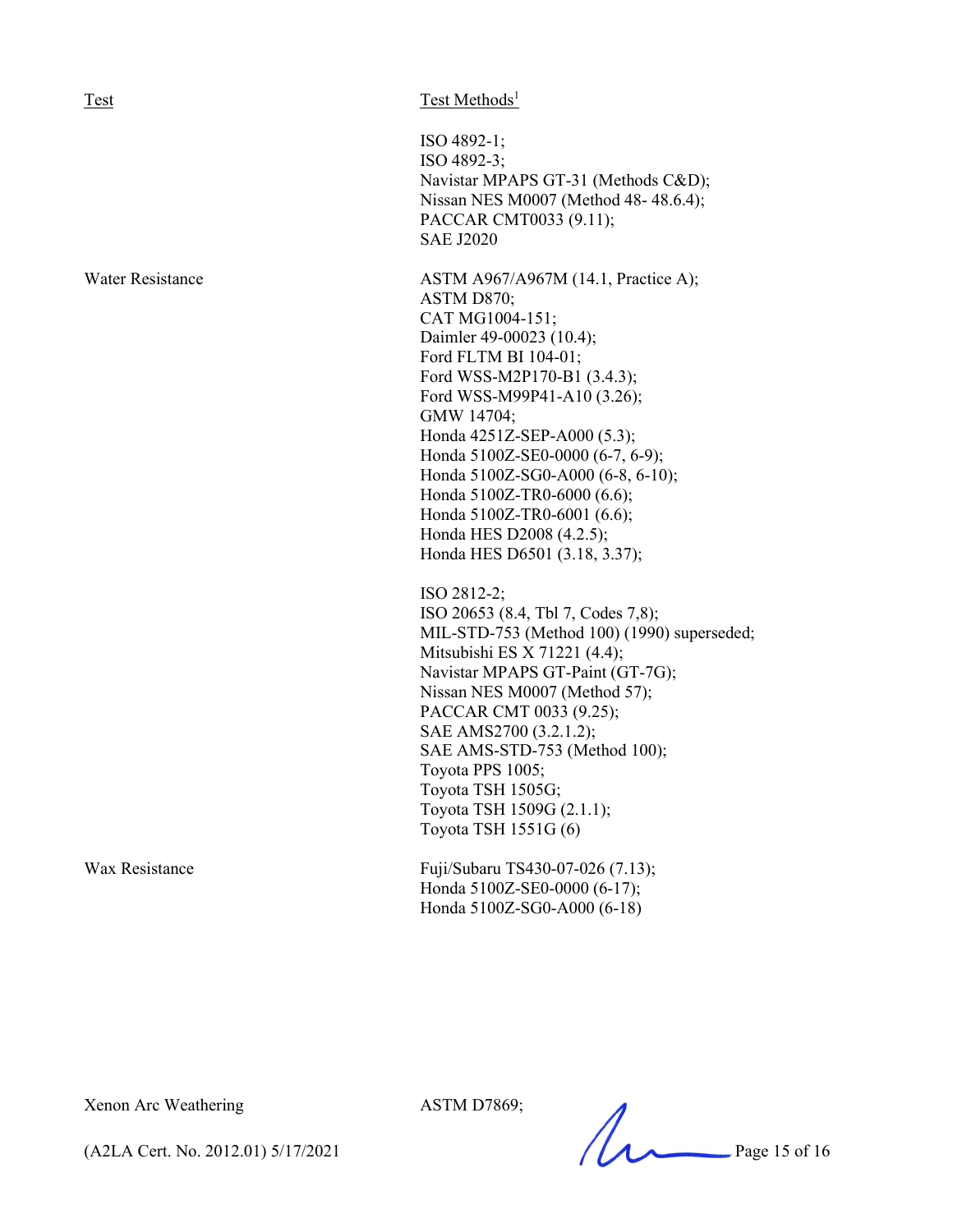```
ASTM G155;
Ford BO 116-01;
ISO 4892-2;
ISO 16474-2;
Navistar MPAPS GT-31 (Methods A&B);
Nissan NES M0007 (Method 48- 48.6.3);
SAE J2412;
SAE J2527
```
<sup>1</sup> When the date, revision or edition of a test method standard is not identified on the scope of accreditation, the laboratory is required to be using the current version within one year of the date of publication, per part C., Section 1 of A2LA R101 - General Requirements- Accreditation of ISO-IEC 17025 Laboratories.

NOTE: This laboratory's scope contains withdrawn or superseded methods. As a clarifier, this indicates that the applicable method itself has been withdrawn or is now considered "historical" and not that the laboratory's accreditation for the method has been withdrawn.

(A2LA Cert. No. 2012.01) 5/17/2021 Page 16 of 16